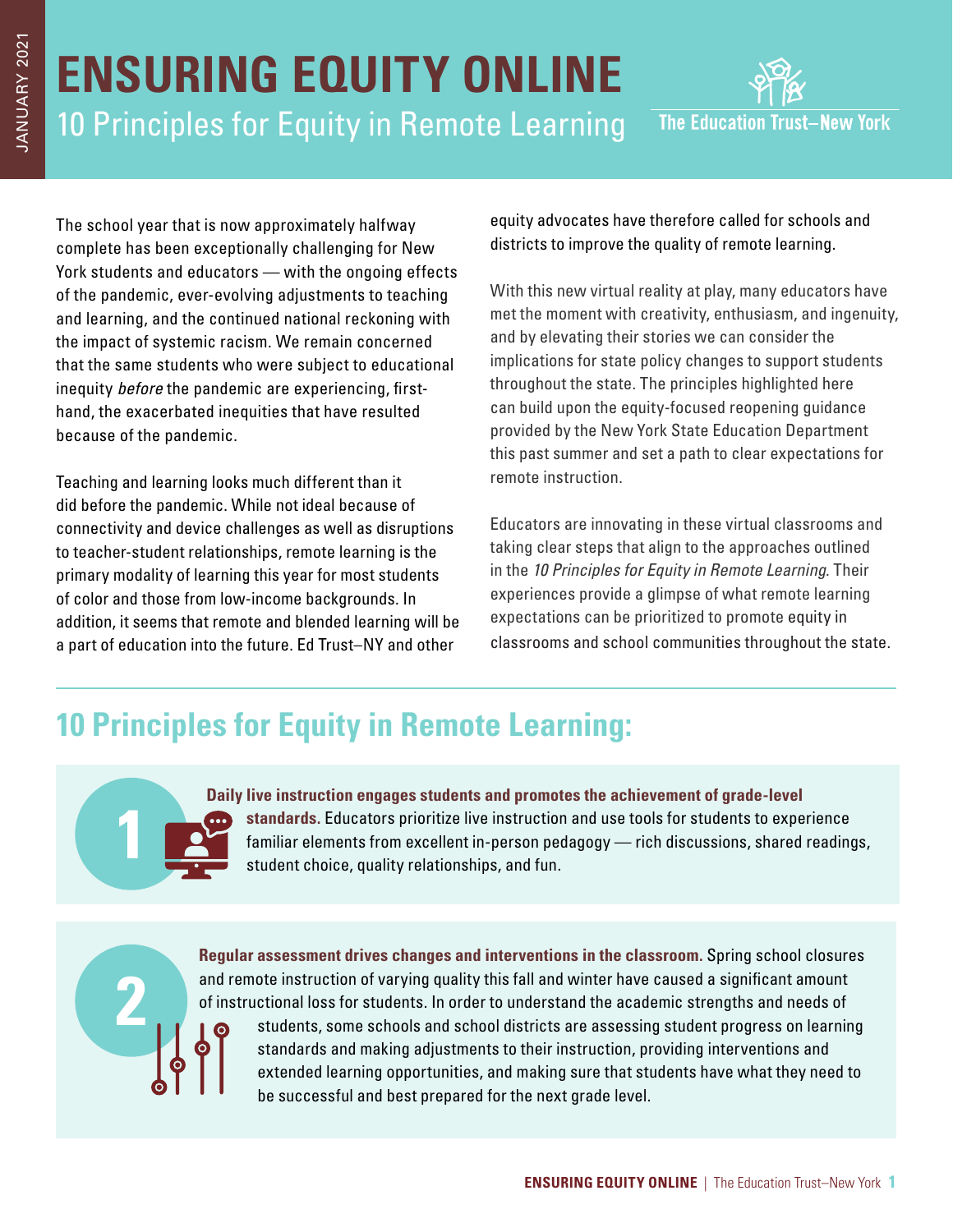

**Schools engage students who are challenging to contact.** Limited state and national data, bolstered by the experience of parent- and student-serving organizations across New York, indicate that many students have

not successfully engaged in remote learning. To engage all students, it is important to go beyond traditional phone calls home, emails, and text messages. Some schools leverage new tools and methods to make sure that the hardest to reach students are engaged. Home visits, virtual interest clubs, award ceremonies, and connecting with community-based organizations are a few of the strategies that schools across the state are using to reach out and connect with every student.



**With this new virtual reality at play, many educators have met the moment with creativity, enthusiasm, and ingenuity, and by elevating their stories we can consider the implications for state policy changes to support students throughout the state.**



**Every child has an ally.**

Schools ensure that every student has a school staff member who they speak to regularly and who has established trust in order to support the student (or their family) when they need it.

Educators make proactive contact with students to make sure that they have access to academic and social-emotional resources.



**Students receive regular and meaningful feedback on assignments that help them to adjust and strengthen their work**. Educators set clear and consistent expectations for assignments and follow up with

steps on how students can improve. Regular, high-quality feedback comes from many sources, including one-on-one conversations, assignment grades, and peers. Educators invite students to self-assess and make sure that students are aware of how they can improve their work.



**Students have social-emotional support and access to a culturally responsive, antiracist, restorative learning environment.** Teachers, counselors, and school leadership work together to

ensure that students have what they need to be successful. District and school leadership prioritizes professional development in socialemotional learning to ensure that educators are equipped with supportive tools. Support is unique for each student, and staff is taking the time to understand what students require and how to effectively support them in culturally and linguistically appropriate ways.